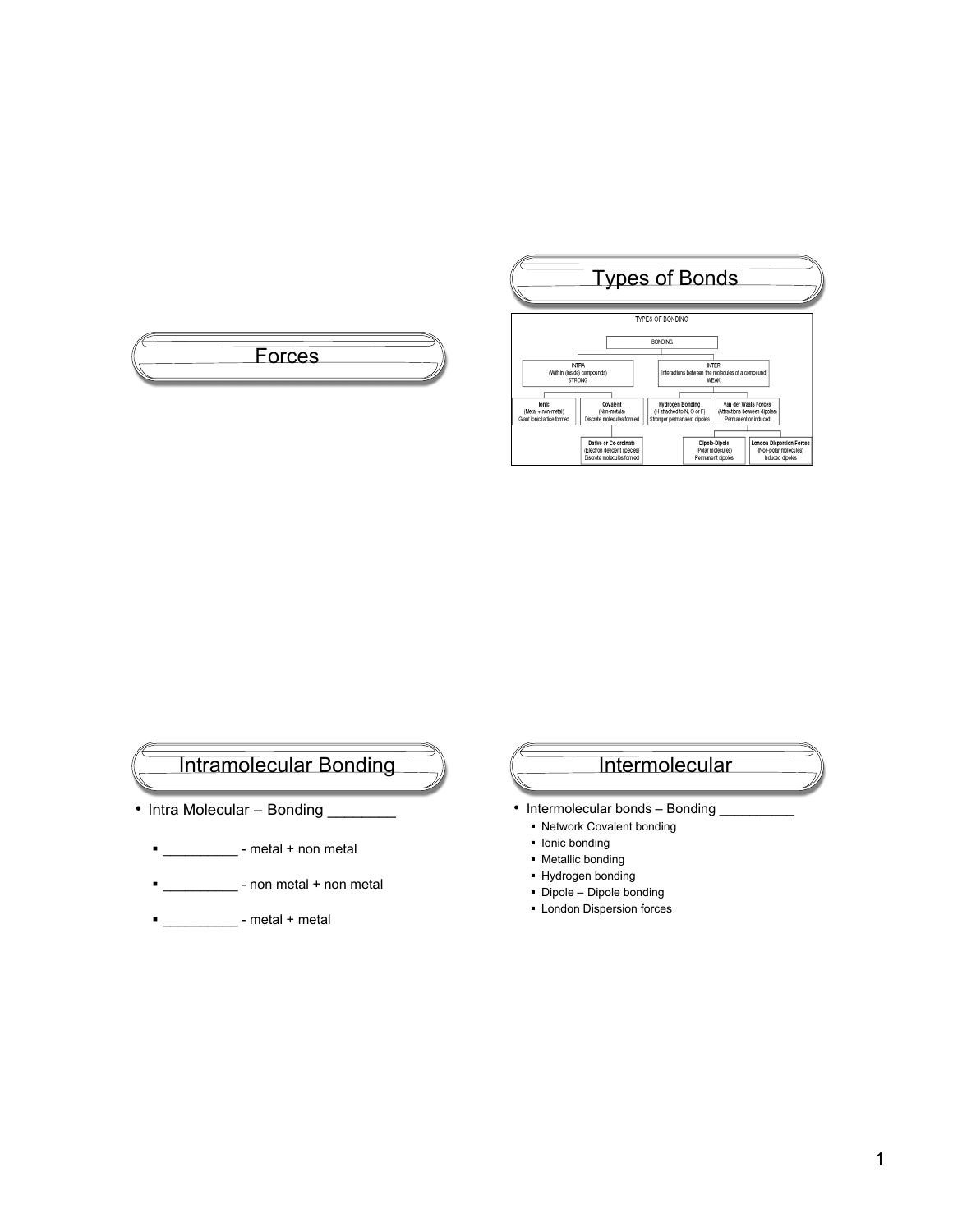# Network Covalent

- Continuous network of covalent bonds
- $\bullet$  Examples: quarts, diamond, graphite, SiO<sub>2</sub>
- Extremely \_\_\_\_\_\_\_\_\_\_\_ melting points
- Generally \_\_\_\_\_\_\_\_\_\_ in all solvents
- \_\_\_\_\_\_\_\_\_\_\_ conductors of electricity



- Strong bonds due to \_\_\_\_\_\_\_\_\_\_ forces
- \_\_\_\_\_\_\_\_\_\_\_ melting points
- Good conductors of electricity when  $\_$  or in  $\_$
- Usually soluble in \_\_\_\_\_\_\_\_\_\_ or decrease to solvents

# **Metallic**

- of valence electrons
- melting points
- Electrons free to move around
- **\_\_\_\_\_\_\_\_\_\_\_\_\_\_ conductor of electricity**

# Hydrogen bonding

- Occurs when H is bonded to \_\_\_\_\_, \_\_\_\_\_, or  $\frac{1}{2}$
- They are VERY strong leading to
	- High boiling points
- Viscous

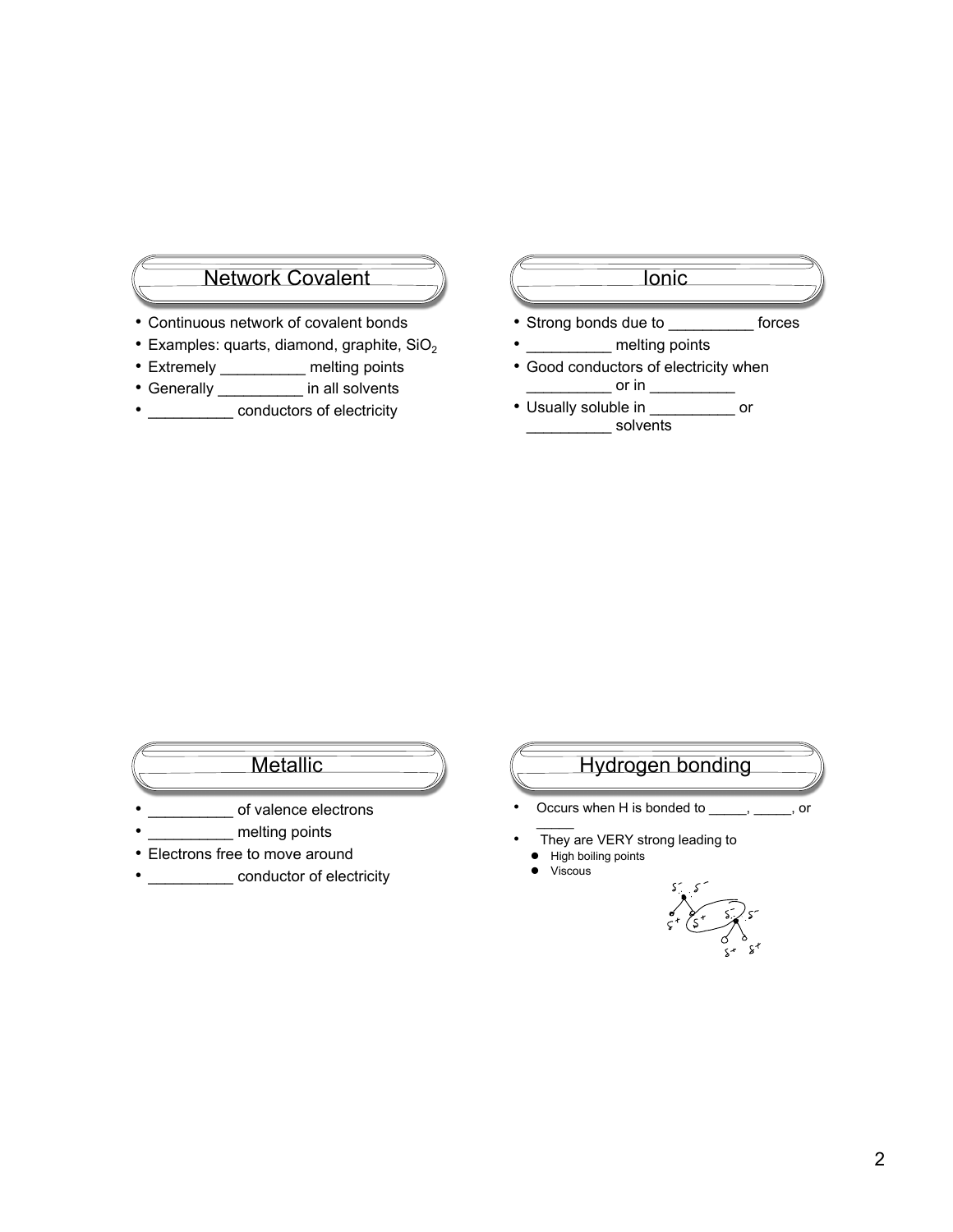

• In order for a substance to be polar, the bonds within the molecule must carry different charges and cannot cancel out due to symmetry

### Polar or non polar

- $\cdot$  CHF<sub>3</sub>
- $\cdot$  CO<sub>2</sub>
- $BCI<sub>3</sub>$
- $\bullet$  CH<sub>4</sub>
- $\cdot$  H<sub>2</sub>O

# Rule for solubility

- dissolves
- Polar will dissolve in polar
- Non polar will dissolve in non polar

# Van der Waals Forces

- Dipole Dipole
	- Dipole partial \_\_\_\_\_\_\_\_\_\_ & a partial \_\_\_\_\_\_\_\_\_\_ charges at one end
	- The partial positive and partial negative will  $\mathcal{L}_\text{max}$
	- These attractions are called dipole dipole attractions
	- These come from polar molecules ONLY!!!